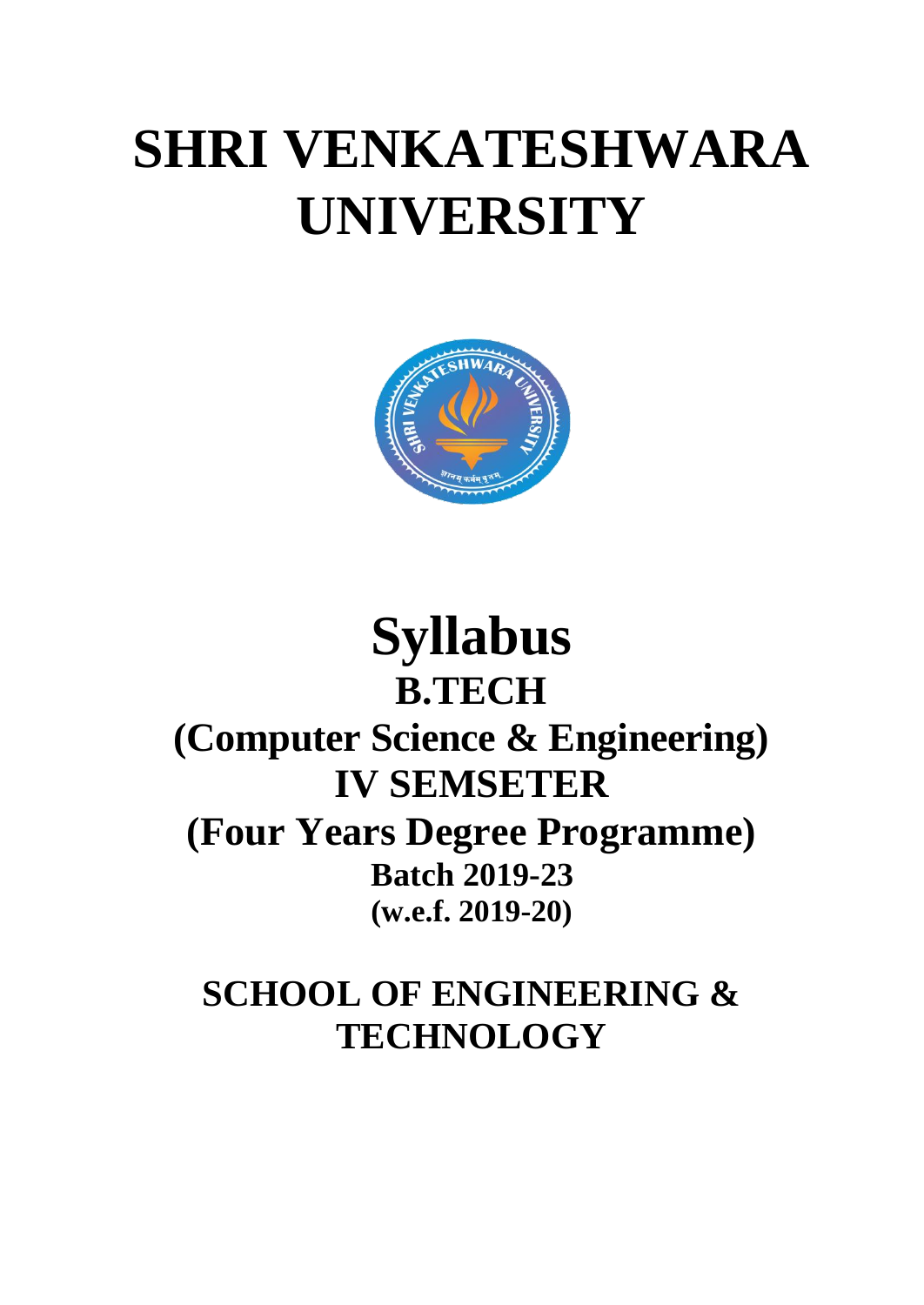| <b>Computer Science &amp; Engineering</b><br><b>SEMESTER-IV</b> |                                |                                                   |                |                |                          |                 |           |                        |                |             |                        |                 |                |
|-----------------------------------------------------------------|--------------------------------|---------------------------------------------------|----------------|----------------|--------------------------|-----------------|-----------|------------------------|----------------|-------------|------------------------|-----------------|----------------|
| <b>SI</b><br>$\ddot{\phantom{0}}$                               | <b>Subject</b><br><b>Codes</b> | <b>Subject</b>                                    | <b>Periods</b> |                | <b>Evaluation Scheme</b> |                 |           | End<br><b>Semester</b> |                | <b>Tota</b> | <b>Credit</b>          |                 |                |
| ${\bf N}$<br>$\mathbf{0}$                                       |                                |                                                   | L              | $\mathbf T$    | ${\bf P}$                | <b>CT</b>       | <b>TA</b> | <b>Tota</b><br>1       | ${\bf P}$<br>S | TE          | ${\bf P}$<br>${\bf E}$ | 1               |                |
| $\mathbf{1}$                                                    | <b>SCS-401</b>                 | Computer Organization<br>& Architecture           | 3              | $\overline{0}$ | $\Omega$                 | 20              | 10        | 30                     |                | 70          |                        | 100             | $\overline{3}$ |
| $\overline{2}$                                                  | <b>SCS-402</b>                 | <b>Operating Systems</b>                          | 3              | $\overline{0}$ | $\overline{0}$           | 20              | 10        | 30                     |                | 70          |                        | 100             | $\overline{3}$ |
| 3                                                               | <b>SCS-403</b>                 | Design & Analysis<br>of Algorithms                | 3              | $\overline{0}$ | $\overline{0}$           | 20              | 10        | 30                     |                | 70          |                        | 100             | $\overline{3}$ |
| 4                                                               | <b>SCS-404</b>                 | <b>Discrete Mathematics</b>                       | $\overline{3}$ | $\mathbf{1}$   | $\boldsymbol{0}$         | 20              | 10        | 30                     |                | 70          |                        | 100             | $\overline{4}$ |
| 5                                                               | <b>HMC-402</b>                 | Organizational<br>Behaviour                       | 3              | $\overline{0}$ | $\theta$                 | 20              | 10        | 30                     |                | 70          |                        | 100             | $\mathfrak{Z}$ |
| $6\,$                                                           | SCS-411                        | Computer Organization<br>& Architecture Lab       | $\mathbf{0}$   | $\overline{0}$ | $\overline{4}$           |                 |           |                        | 25             |             | 25                     | $\overline{50}$ | $\overline{2}$ |
| $\overline{7}$                                                  | SCS-412                        | <b>Operating Systems</b><br>Lab                   | $\overline{0}$ | $\overline{0}$ | $\overline{4}$           |                 |           |                        | 25             |             | 25                     | 50              | $\overline{2}$ |
| 8                                                               | <b>SCS-413</b>                 | Design $\&$ Analysis<br>of Algorithms Lab         | $\overline{0}$ | $\overline{0}$ | $\overline{4}$           |                 |           |                        | 25             |             | 25                     | $\overline{50}$ | $\overline{2}$ |
| 9                                                               | <b>SNM-101</b>                 | Environmental<br>Sciences                         | $\overline{3}$ | $\overline{0}$ | $\overline{0}$           | $\overline{20}$ | 10        | $\overline{30}$        |                | 70          |                        |                 | $\overline{0}$ |
|                                                                 |                                | Environmental Science-Noncredit Mandatory courses |                |                |                          |                 |           |                        |                |             |                        | 650             | 22             |
|                                                                 |                                |                                                   |                |                |                          |                 |           |                        |                |             |                        |                 |                |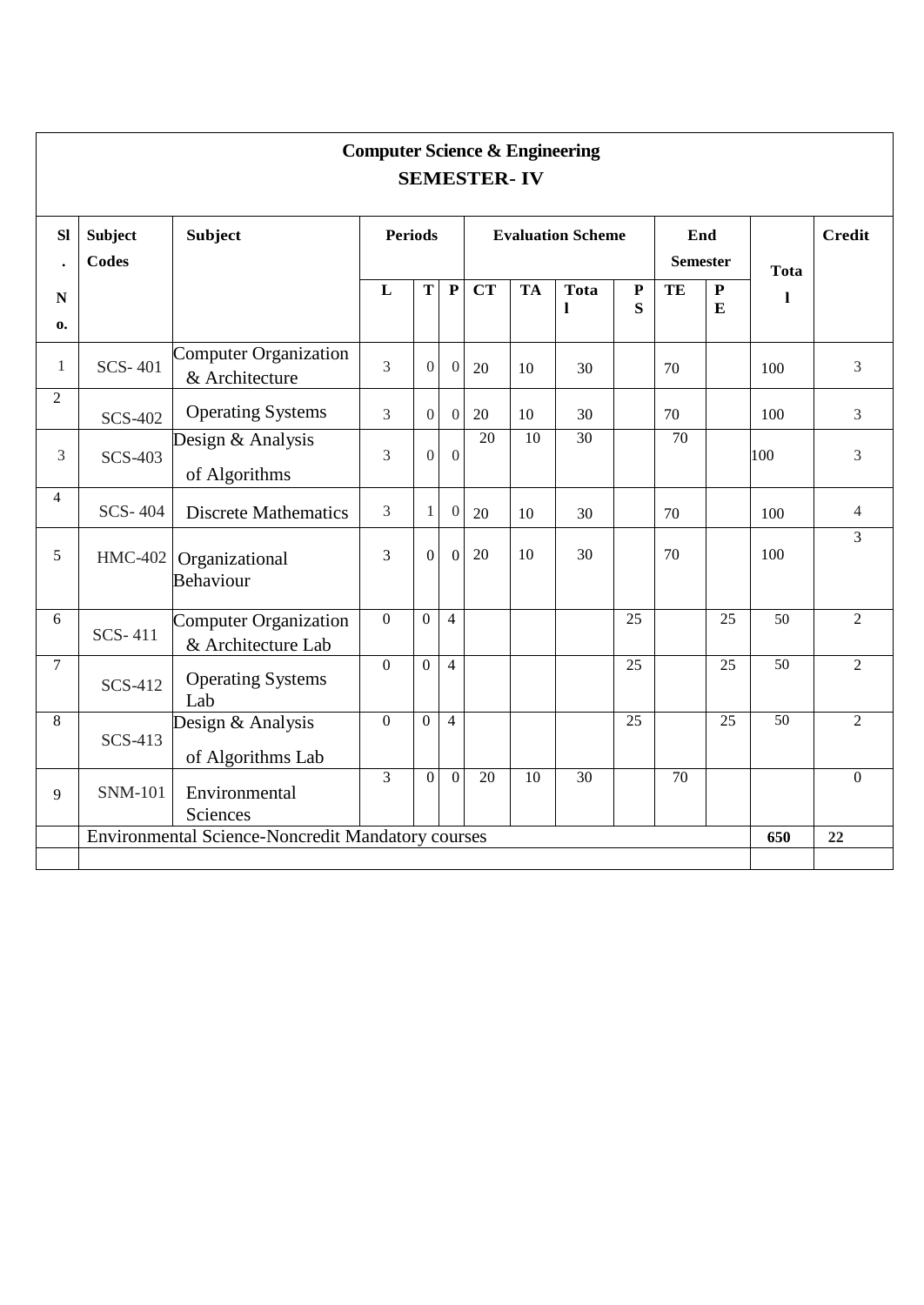| $SCS-401$ | Computer<br><b>&amp;Architecture</b> | Organization 3L:0T:0P | 3 Credits |
|-----------|--------------------------------------|-----------------------|-----------|
|           |                                      |                       |           |

# *Objectives of the course:*

To expose the students to the following:

- 1. How Computer Systems work & the basic principles
- 2. Instruction Level Architecture and Instruction Execution
- 3. The current state of art in memory system design
- 4. How I/O devices are accessed and its principles.
- 5. To provide the knowledge on Instruction Level Parallelism
- 6. To impart the knowledge on micro programming
- 7. Concepts of advanced pipelining techniques.

#### *Module 1:*

**Functional blocks of a computer**: CPU, memory, input-output subsystems, control unit. Instruction set architecture of a CPU–registers, instruction execution cycle, RTL interpretation of instructions, addressing modes, instruction set. Case study – instruction sets of some common CPUs.

**Data representation**: signed number representation, fixed and floating point representations, character representation. Computer arithmetic – integer addition and subtraction, ripple carry adder, carry look-ahead adder, etc. multiplication shift-andadd, Booth multiplier, carry save multiplier, etc. Division restoring and non-restoring techniques, floating point arithmetic.

#### *Module 2:*

**Introduction** to x86 architecture.

**CPU control unit design**: hardwired and micro-programmed design approaches, Case study – design of a simple hypothetical CPU.

Memory system design: semiconductor memory technologies, memory organization. **Peripheral devices and their characteristics**: Input-output subsystems, I/O device interface, I/O transfers–program controlled, interrupt driven and DMA, privileged and non-privileged instructions, software interrupts and exceptions. Programs and processes–role of interrupts in process state transitions, I/O device interfaces – SCII, USB

# *Module 3:*

**Pipelining**: Basic concepts of pipelining, throughput and speedup, pipeline hazards. **Parallel Processors**: Introduction to parallel processors, Concurrent access to memory and cache coherency.

#### *Module 4:*

**Memory organization**: Memory i0nterleaving, concept of hierarchical memory organization, cache memory, cache size vs. block size, mapping functions, replacement algorithms, write policies.

# *Suggested books:*

1. "Computer Organization and Design: The Hardware/Software Interface", 5th Edition by David A. Patterson and John L. Hennessy,Elsevier.

2. "Computer Organization and Embedded Systems", 6th Edition by CarlHamacher, McGraw Hill Higher Education.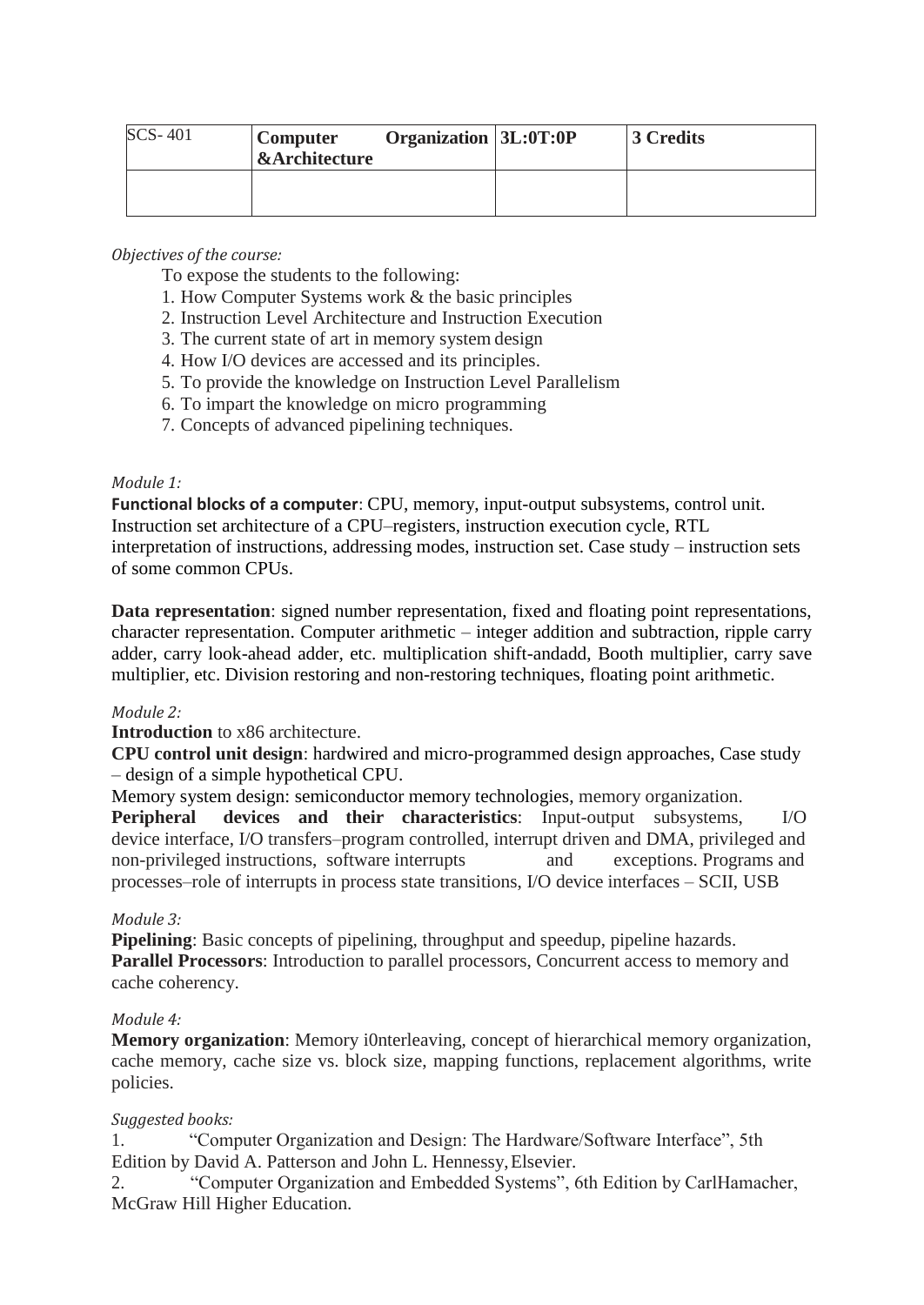*Suggested reference books:*

- 1. "Computer Architecture and Organization", 3rd Edition by John P. Hayes, WCB/McGraw-Hill
- 2. "Computer Organization and Architecture: Designing for Performance", 10th Edition by William Stallings, Pearson Education.
- 3. "Computer System Design and Architecture", 2nd Edition by Vincent P. Heuring and Harry F. Jordan, Pearson Education.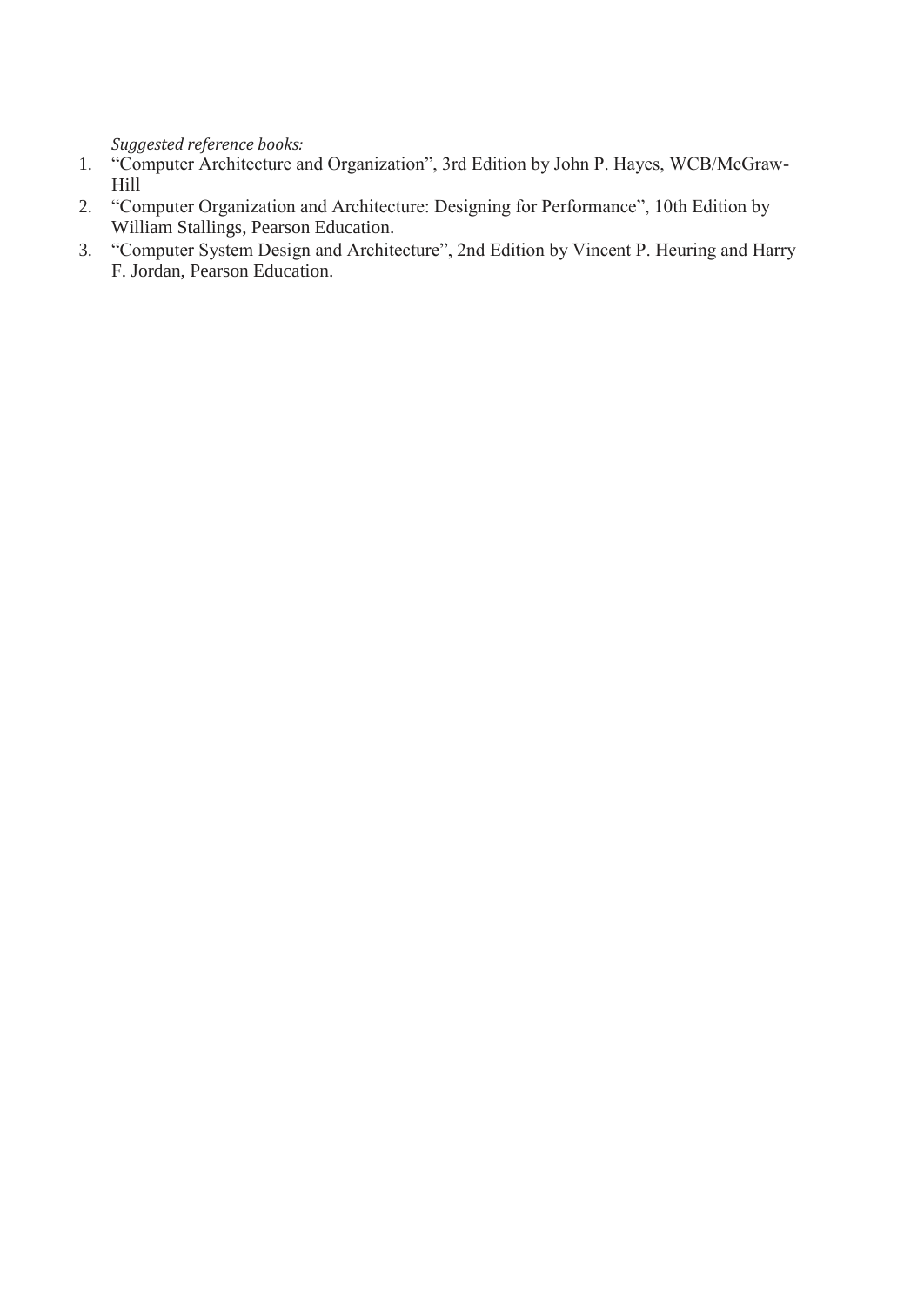| <b>SCS-403</b> | <b>Design and Analysis of Algorithms [3L:0T: 0P [3 Credits</b> ] |  |
|----------------|------------------------------------------------------------------|--|
|                |                                                                  |  |

# *Objectives of the course*

- Analyze the asymptotic performance of algorithms.
- Write rigorous correctness proofs for algorithms.
- Demonstrate a familiarity with major algorithms and data structures.
- Apply important algorithmic design paradigms and methods of analysis.
- Synthesize efficient algorithms in common engineering design situations.

# *Module 1:*

Introduction: Characteristics of algorithm. Analysis of algorithm: Asymptotic analysis of complexity bounds – best, average and worst-case behavior; Performance measurements of Algorithm, Time and space trade-offs, Analysis of recursive algorithms through recurrence relations: Substitution method, Recursion tree method and Masters' theorem.

# *Module 2:*

Fundamental Algorithmic Strategies: Brute-Force, Greedy, Dynamic Programming, Branchand-Bound and Backtracking methodologies for the design of algorithms; Illustrations of these techniques for Problem-Solving , Bin Packing, Knap Sack TSP. Heuristics – characteristics and their applicationdomains.

# *Module 3:*

Graph and Tree Algorithms: Traversal algorithms: Depth First Search (DFS) and Breadth First Search (BFS); Shortest path algorithms, Transitive closure, Minimum Spanning Tree, Topological sorting, Network Flow Algorithm.

# *Module 4:*

Tractable and Intractable Problems: Computability of Algorithms, Computability classes – P, NP, NP-complete and NP-hard. Cook's theorem, Standard NP-complete problems and Reduction techniques.

# *Module 5:*

Advanced Topics: Approximation algorithms, Randomized algorithms, Class of problems beyond NP – P SPACE

# *Suggested books:*

- 1. Introduction to Algorithms, 4TH Edition, Thomas H Cormen, Charles E Lieserson, Ronald L Rivest and Clifford Stein, MIT Press/McGraw-Hill.
- 2. Fundamentals of Algorithms E. Horowitz et al.

# *Suggested reference books*

- 1. Algorithm Design, 1ST Edition, Jon Kleinberg and ÉvaTardos, Pearson.
- 2. Algorithm Design: Foundations, Analysis, and Internet Examples, Second Edition, Michael T Goodrich and Roberto Tamassia, Wiley.
- 3. Algorithms—A Creative Approach, 3RD Edition, UdiManber, Addison-Wesley, Reading, MA.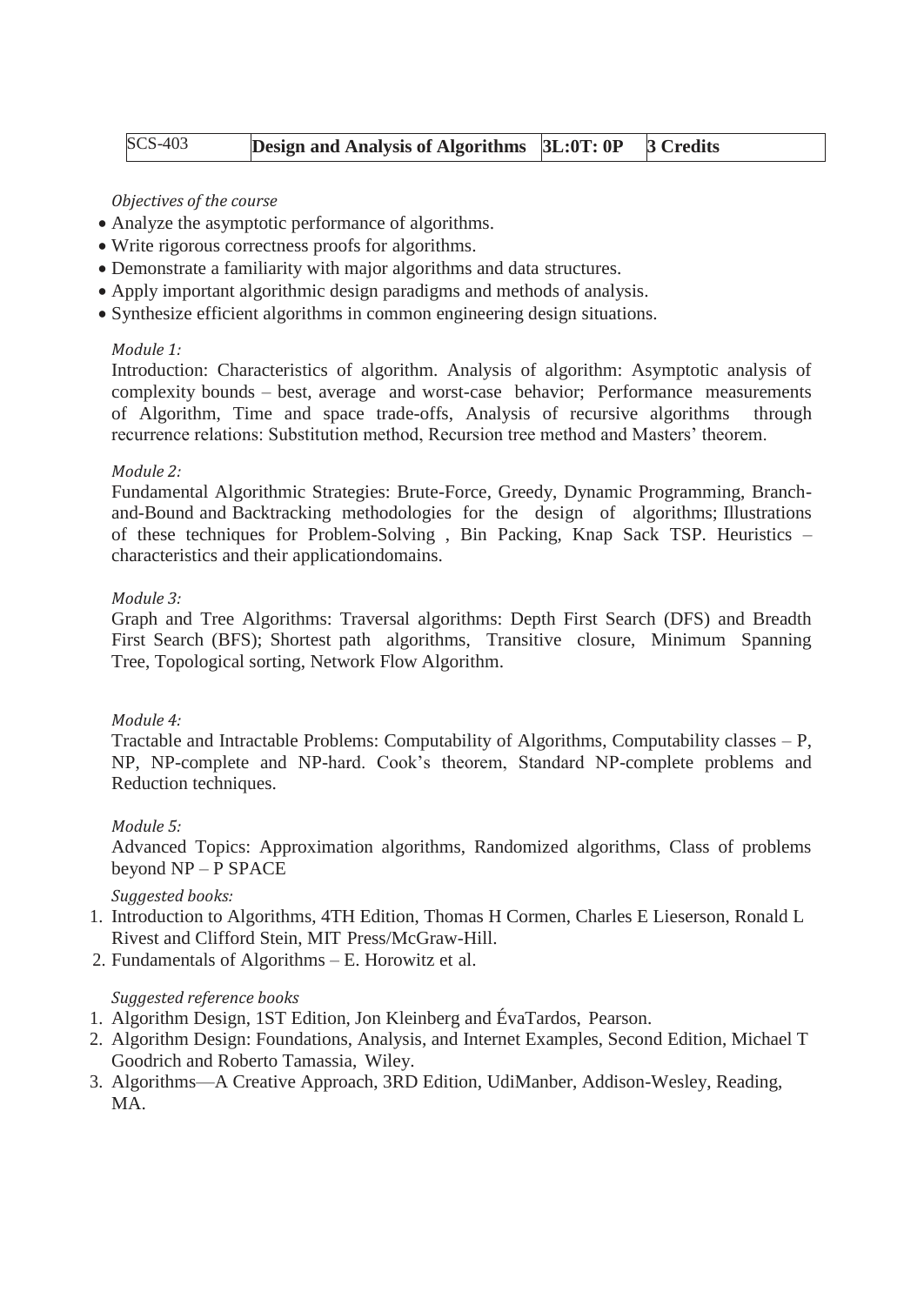| 3L:1T:0P | 4 Credits |
|----------|-----------|
|          |           |

# *Objectives of the course*

Throughout the course, students will be expected to demonstrate their understanding of Discrete Mathematics by being able to do each of the following:

- 1. Use mathematically correct terminology and notation.
- 2. Construct correct direct and indirect proofs.
- 3. Use division into cases in a proof.
- 4. Use counterexamples.
- 5. Apply logical reasoning to solve a variety of problems.

# *Module 1:*

**Sets, Relation and Function:** Operations and Laws of Sets, Cartesian Products, Binary Relation, Partial Ordering Relation, Equivalence Relation, Image of a Set, Sum and Product of Functions, Bijective functions, Inverse and Composite Function, Size of a Set, Finite and infinite Sets, Countable and uncountable Sets, Cantor's diagonal argument and The Power Set theorem, Schroeder-Bernstein theorem.

**Principles of Mathematical Induction**: The Well-Ordering Principle, Recursive definition, The Division algorithm: Prime Numbers, The Greatest Common Divisor: Euclidean Algorithm, The Fundamental Theorem of Arithmetic.

# *Module 2:*

Basic counting techniques-inclusion and exclusion, pigeon-hole principle, permutation and combination.

# *Module 3:*

**Propositional Logic:** Syntax, Semantics, Validity and Satisfiability, Basic Connectives and Truth Tables, Logical Equivalence: The Laws of Logic, Logical Implication, Rules of Inference, The use of Quantifiers. **Proof Techniques:** Some Terminology, Proof Methods and Strategies, Forward Proof, Proof by Contradiction, Proof by Contraposition, Proof of Necessity and Sufficiency.

# *Module 4:*

**Algebraic Structures and Morphism:** Algebraic Structures with one Binary Operation, Semi Groups, Monoids, Groups, Congruence Relation and Quotient Structures, Free and Cyclic Monoids and Groups, Permutation Groups, Substructures, Normal Subgroups, Algebraic Structures with two Binary Operation, Rings, Integral Domain and Fields. Boolean Algebra and Boolean Ring, Identities of Boolean Algebra, Duality, Representation of Boolean Function, Disjunctive and Conjunctive Normal Form.

# *Module 5:*

**Graphs and Trees:** Graphs and their properties, Degree, Connectivity, Path, Cycle, Sub Graph, Isomorphism, Eulerian and Hamiltonian Walks, Graph Colouring, Colouring maps and Planar Graphs, Colouring Vertices, Colouring Edges, List Colouring, Perfect Graph, definition properties and Example, rooted trees, trees and sorting, weighted trees and prefix codes, Bi-connected component and Articulation Points, Shortest distances.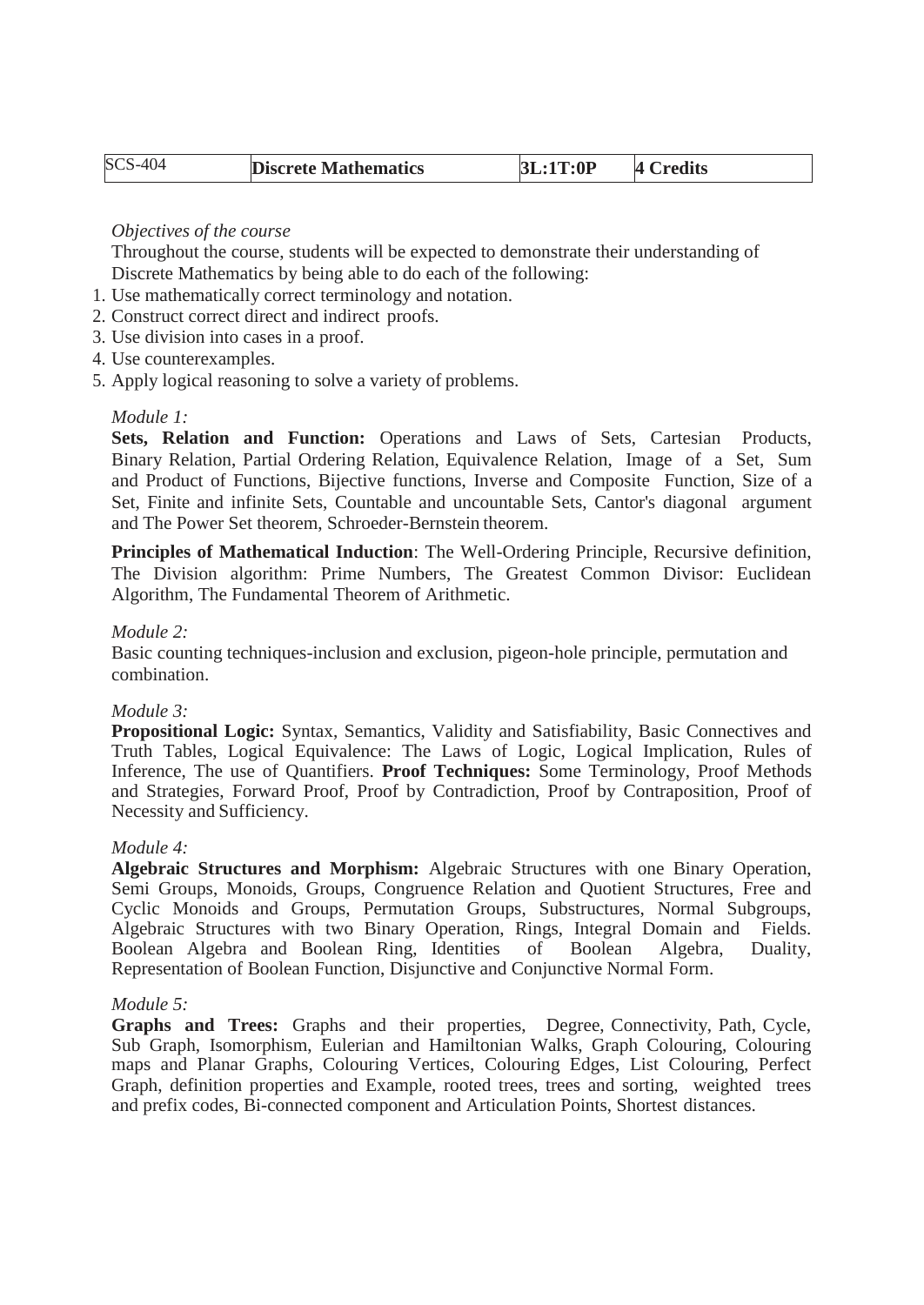*Suggested books:*

- 1. Kenneth H. Rosen, Discrete Mathematics and its Applications, Tata McGraw Hill
- 2. Susanna S. Epp, Discrete Mathematics with Applications,4th edition, Wadsworth Publishing Co. Inc.
- 3. C L Liu and D P Mohapatra, Elements of Discrete Mathematics A Computer Oriented Approach, 3rd Edition by, Tata McGraw – Hill.

*Suggested reference books:*

- 1. J.P. Tremblay and R. Manohar, Discrete Mathematical Structure and It's Application to Computer Science", TMG Edition, TataMcgraw-Hill
- 2. Norman L. Biggs, Discrete Mathematics, 2nd Edition, Oxford University Press. Schaum's Outlines Series, Seymour Lipschutz, Marc Lipson,
- 3. Discrete Mathematics, Tata McGraw Hill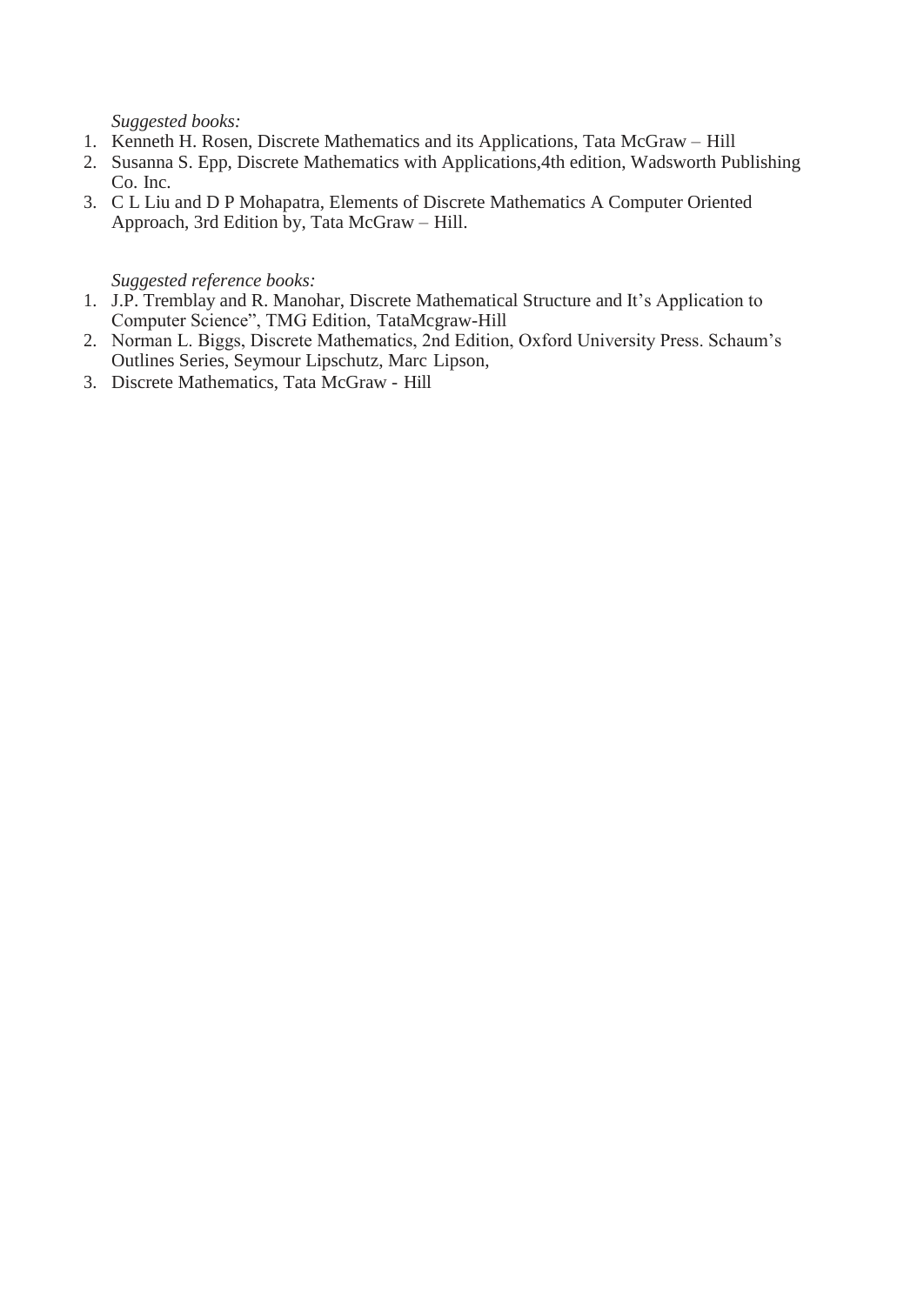# HMC-402 **ORGANISATIONAL BEHAVIOUR 3L:0T: 0P 3 Credits**

# Module-1

OB: Learning objectives, Definition & Meaning, Why to study OB, An OB model, New challenges for OB Manager LEARNING: Nature of learning, How learning occurs, Learning & OB Case Study Analysis

# Module-2

PERSONALITY: Meaning & Definition, Determinants of Personality, Personality Traits, Personality & OB PERCEPTION: Meaning & Definition, Perceptual process, Importance of Perception in OB MOTIVATION: Nature & Importance, Herzberg's Two Factor theory, Maslow's Need Hierarchy theory, Alderfer's ERG theory Case Study Analysis

# Module-3

COMMUNICATION: Importance, Types, Barriers to communication, Communication as a tool for improving Interpersonal Effectiveness GROUPS IN ORGANISATION: Nature, Types, Why do people join groups, Group Cohesiveness & Group Decision Making‐ managerial Implications, Effective Team Building LEADERSHIP: Leadership & management, Theories of leadership‐ Trait theory, Behavioral Theory, Contingency Theory, Leadership & Followership, How to be an Effective Leader CONFLICT: Nature of Conflict & Conflict Resolution TRANSACTIONAL ANALYSIS: An Introduction to Transactional Analysis Case Study Analysis

# Module-4

ORGANISATIONAL CULTURE: Meaning & Definition, Culture & Organizational Effectiveness HUMAN RESOURCE MANAGEMENT: Introduction to HRM, Selection, Orientation, Training & Development, Performance Appraisal, Incentives ORGANISATIONAL CHANGE: Importance of Change, Planned Change & OB Techniques INTERNATIONAL OB: An Introduction to Individual & Interpersonal Behavior in Global Perspectives Case Study Analysis

# *Suggested books:*

1. Stephen P. Robins, Organisational Behavior, PHI Learning / Pearson Education, 11th edition, 2008

# **REFERENCES**

1. Schermerhorn, Hunt and Osborn, Organisational behavior, John Wiley, 9<sup>th</sup> Edition, 2008.

2. Udai Pareek, Understanding Organisational Behaviour, 2<sup>nd</sup> Edition, Oxford Higher Education, 2004.

3. Mc Shane & Von Glinov, Organisational Behaviour, 4 th Edition, Tata Mc Graw Hill, 2007.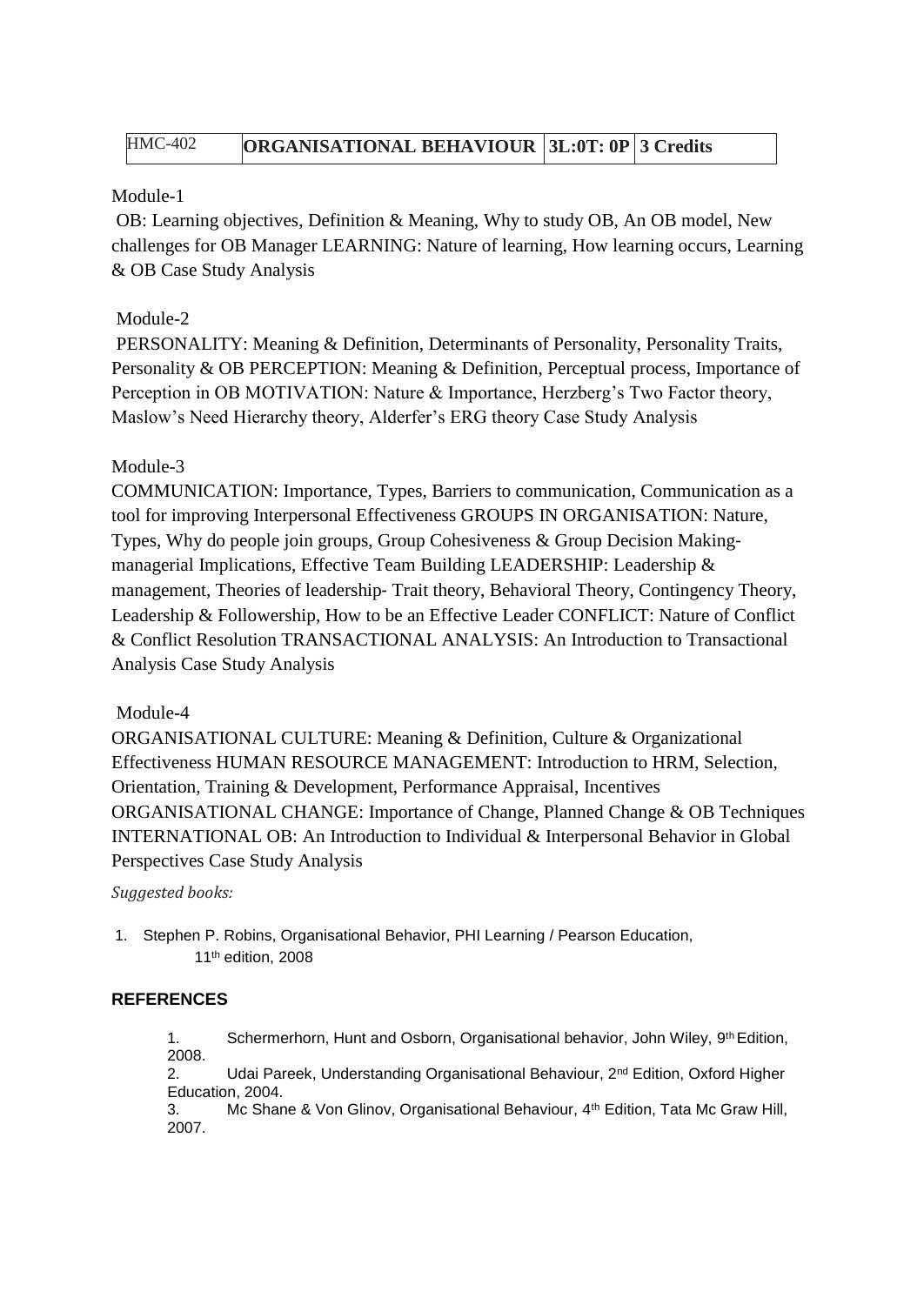| SCS-402 | <b>Operating Systems</b> | 3L:0T:0P | 3 Credits |
|---------|--------------------------|----------|-----------|
|---------|--------------------------|----------|-----------|

#### *Objectives of the course*

To learn the fundamentals of Operating Systems.

- 1. To learn the mechanisms of OS to handle processes and threads and their communication
- 2. To learn the mechanisms involved in memory management in contemporary OS
- 3. To gain knowledge on distributed operating system concepts that includes architecture, Mutual exclusion algorithms, deadlock detection algorithms and agreement protocols
- 4. To know the components and management aspects of concurrency management
- 5. To learn to implement simple OS mechanisms

# *Module 1:*

**Introduction:** Concept of Operating Systems, Generations of Operating systems, Types of Operating Systems, OS Services, System Calls, Structure of an OS-Layered, Monolithic, Microkernel Operating Systems, Concept of Virtual Machine. Case study on UNIX and WINDOWS Operating System.

#### *Module 2:*

**Processes:** Definition, Process Relationship, Different states of a Process, Process State transitions, Process Control Block (PCB), Context switching

**Thread:** Definition, Various states, Benefits of threads, Types of threads, Concept of multithreads,

**Process Scheduling**: Foundation and Scheduling objectives, Types of Schedulers, Scheduling criteria: CPU utilization, Throughput, Turnaround Time, Waiting Time, Response Time; Scheduling algorithms: Pre-emptive and Non pre-emptive, FCFS, SJF, RR; Multiprocessor scheduling: Real Time scheduling: RM and EDF.

# *Module 3:*

**Inter-process Communication:** Critical Section, Race Conditions, Mutual Exclusion, Hardware Solution, Strict Alternation, Peterson's Solution, The Producer\ Consumer Problem, Semaphores, Event Counters, Monitors, Message Passing, Classical IPC Problems: Reader's & Writer Problem, Dinning Philosopher Problem etc.

# *Module 4:*

**Deadlocks:** Definition, Necessary and sufficient conditions for Deadlock, Deadlock Prevention, Deadlock Avoidance: Banker's algorithm, Deadlock detection and Recovery.

# *Module 5:*

**Memory Management:** Basic concept, Logical and Physical address map, Memory allocation: Contiguous Memory allocation – Fixed and variable partition–Internal and External fragmentation and Compaction; Paging: Principle of operation – Page allocation – Hardware support for paging, Protection and sharing, Disadvantages of paging.

**Virtual Memory**: Basics of Virtual Memory – Hardware and control structures – Locality of reference, Page fault , Working Set , Dirty page/Dirty bit – Demand paging, Page Replacement algorithms: Optimal, First in First Out (FIFO), Second Chance (SC), Not recently used (NRU) and Least Recently used (LRU).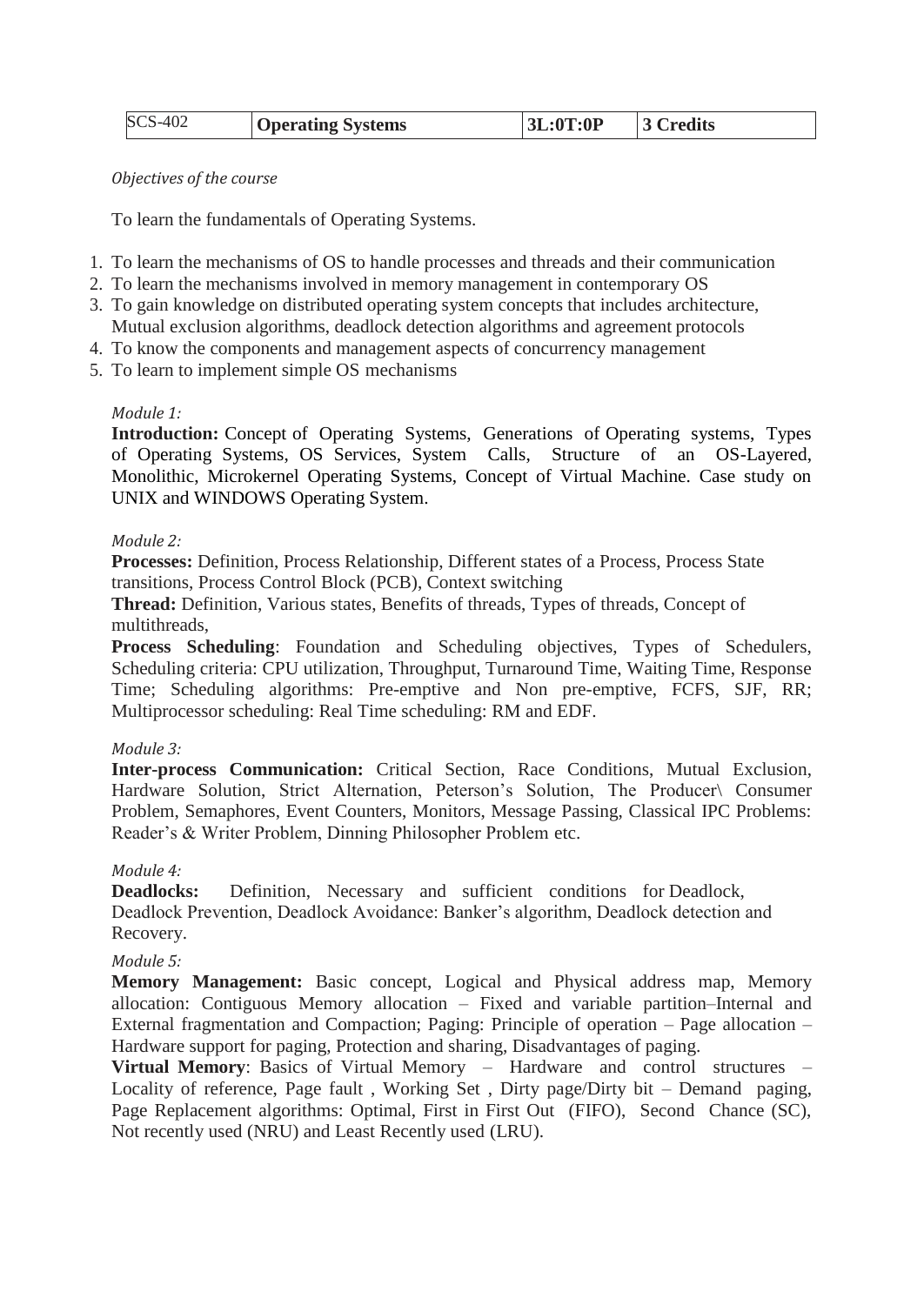# *Module 6:*

**I/O Hardware:** I/O devices, Device controllers, Direct memory access Principles of I/O Software: Goals of Interrupt handlers, Device drivers, Device independent I/O software, Secondary-Storage Structure: Disk structure, Disk scheduling algorithms

**File Management**: Concept of File, Access methods, File types, File operation, Directory structure, File System structure, Allocation methods (contiguous, linked, indexed), Free-space management (bit vector, linked list, grouping), directory implementation (linear list, hash table), efficiency and performance.

**Disk Management:** Disk structure, Disk scheduling - FCFS, SSTF, SCAN, C-SCAN, Disk reliability, Disk formatting, Boot-block, Bad blocks

# *Suggested books:*

- 1. Operating System Concepts Essentials, 9th Edition by AviSilberschatz, Peter Galvin, Greg Gagne, Wiley Asia Student Edition.
- 2. Operating Systems: Internals and Design Principles, 5th Edition, William Stallings, Prentice Hall of India.

# *Suggested reference books:*

- 1. Operating System: A Design-oriented Approach, 1st Edition by Charles Crowley, Irwin Publishing
- 2. Operating Systems: A Modern Perspective, 2<sup>nd</sup> Edition by Gary J. Nutt, Addison-Wesley
- 3. Design of the Unix Operating Systems, 8<sup>th</sup> Edition by Maurice Bach, Prentice-Hall of India
- 4. Understanding the Linux Kernel, 3rd Edition, Daniel P. Bovet, Marco Cesati, O'Reilly and **Associates**

| Course Code            |  | <b>SNM-101</b>               |
|------------------------|--|------------------------------|
| Course Title           |  | <b>Environmental science</b> |
| Number of Credits      |  | (0(L: 3, T: 0, P: 0))        |
| Prerequisites          |  | <b>NIL</b>                   |
| <b>Course Category</b> |  | PС                           |

#### **Environment Science (Mandatory non-credit course)**

We as human being are not an entity separate from the environment around us rather we are a constituent seamlessly integrated and co-exist with the environment around us. We are not an entity so separate from the environment that we can think of mastering and controlling it rather we must understand that each and every action of ours reflects on the environment and vice versa. Ancient wisdom drawn from Vedas about environment and its sustenance reflects these ethos. There is a direct application of this wisdom even in modern times. Idea of an activity based course on environment protection is to sensitize the students on the above issues through following two type of activities.

#### *(a) Awareness Activities:*

- i) Small group meetings about water management, promotion of recycle use, generation of less waste, avoiding electricity waste
- ii) Slogan making event
- iii) Poster making event
- iv) Cycle rally
- v) Lectures fromexperts

#### *(b) Actual Activities:*

- i) Plantation
- ii) Gifting a tree to see its full growth
- iii) Cleanliness drive